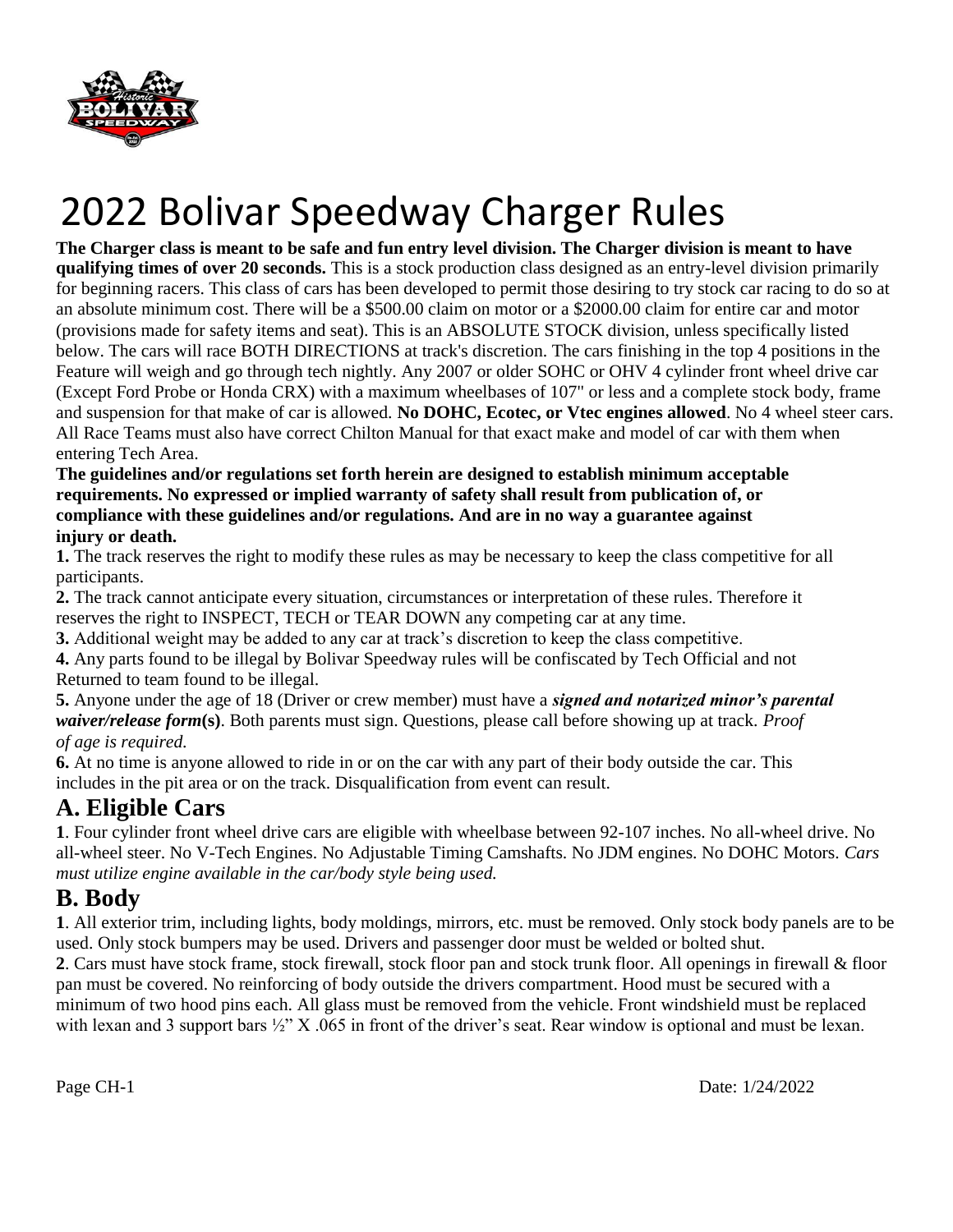

**3**. Side windows may go no further back than 12" from the corner of the A-Post and must go straight up at a 90 degree angle from the door.

#### **4. Spoilers on rear of car will NOT be allowed.**

**5**. All flammable interior trim is to be removed from passenger compartment & trunk. No removal of ANY interior sheet metal panels except in driver's door to make room for cage. Heating and air conditioning box may be removed

**6**. Steering column and pedals must remain stock. All air bag components must be removed.

**7**. After market tach & gauges may be installed.

**8**. Tow hooks or loops are required on front and rear, minimum  $\frac{1}{4}$  cable.

**9**. Same gauge metal must be used to cover or repair any holes or damaged body panels. Replacement metal must be stock appearing.

**10**. Side skirts allowed as ok'd by tech official.

**11**. Kimmel Spoiler on roof will be an option for track. If speeds are too fast you could be required to put a Kimmel Spoiler on roof. Will be provided by track.

## **C. Roll cage**

**1**. A full four or six point Standard cage is required. Must consist of continuous hoops not less than 1 ½-inch outside diameter and must have a wall thickness of at least .095-inch carbon steel round mechanical tubing.

#### **2**. **Must be welded to frame in at least 6 places or welded to 6 inch x 6 inch (6" x 6") upper sandwich place ¼" thick and connected to the bottom sandwich plate by four (4) ½ inch diameter grade 5 bolts.**

**3**. Must consist of configuration of front and rear hoops connected by tubing on sides or side hoops in a manner deemed acceptable by the inspector.

**4**. Driver's head must not protrude above cage with helmet on, while strapped in driver's seat. A minimum of 3 inches of clearance to nearest tubing.

**5**. Roll cage must have 3/16-inch inspection hole in non-critical area.

**6**. Minimum requirements for all roll cages are as follows:

A) 4 upright bars and 3 overhead bars.

B) Must have at least **3** curved horizontal bars at driver's door welded to front and rear cage members and must have a .062 minimum thickness steel door plate from front to rear welded to outside of driver's door bars. And **2** in passenger door connected by vertical tubing.

- C) 1 horizontal bar in dash area connecting front uprights.
- D) Roof support bar (see diagram #2).
- E) Rear hoop brace (see diagram #3).
- F) Tubing to protect driver's feet (see diagram #4).
- G) Vent window brace on driver side (see diagram # 4).
- **7**. Bends must not have any kinks.
- **8**. Complete engine compartment and trunk compartment braces are recommended.
- **9**. Shock/strut towers may be connected side-to-side.

### **D. Tires & Suspension**

**1**. Track tire rule in effect. You can use the Hoosier 850 24.0/7.0-14 or American Racer

**2.** Tires will be offered in a 14" or 15" diameter. **There will be no stagger ordered for either 14" or 15" tires and none will be allowed.** 

**3**. No shaving or camber cutting of tires will be allowed.

**4**. Any damaged tire must be replaced that night, not at a later date.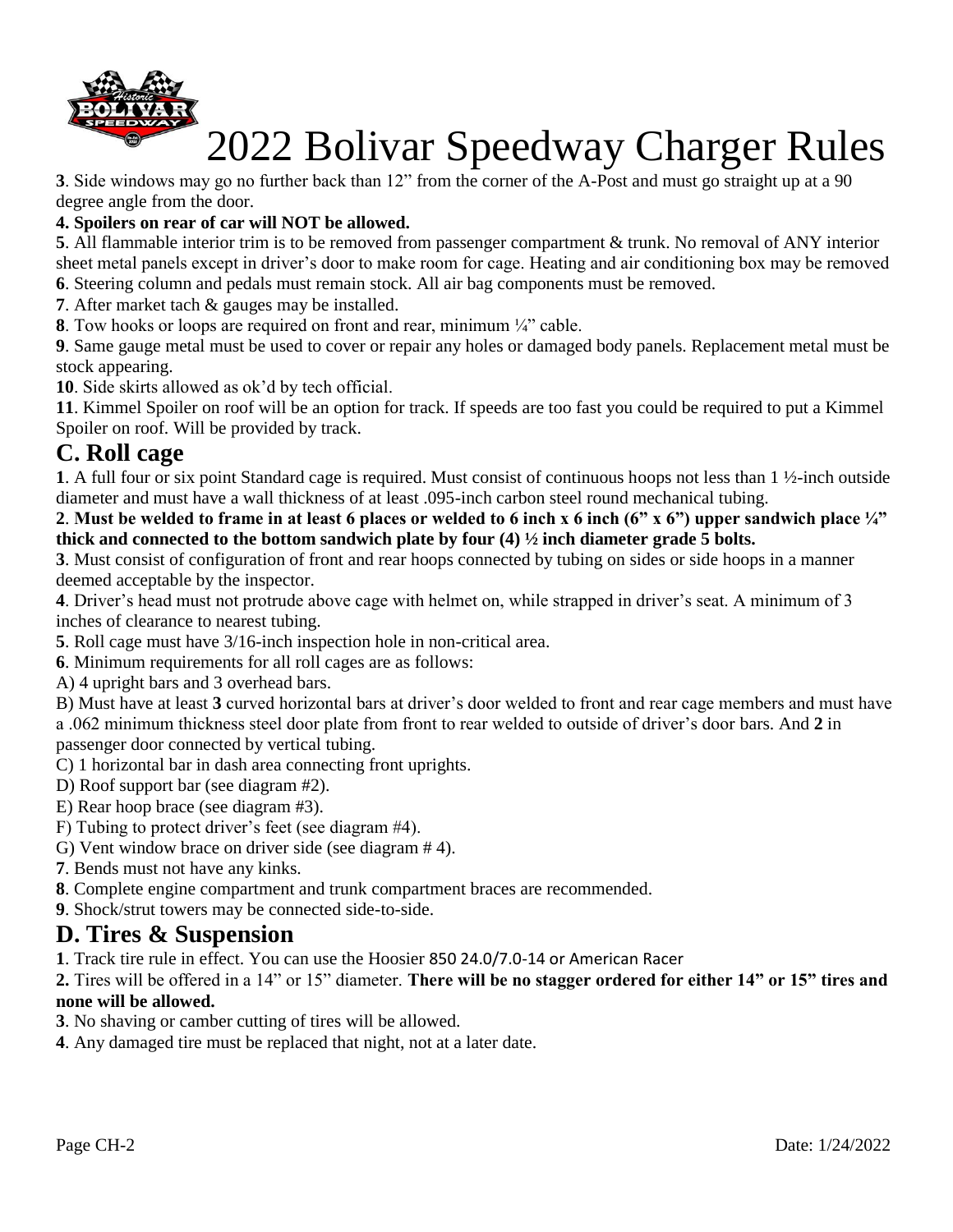

**6**. Alteration of a tire(s) is not permitted and defined as changing the physical and/or chemical composition of the tire by cutting; grinding; buffing; warming; cooling or the use of chemicals whereby the tread area or the interior surfaces of the tire is changed from the manufacturer's specifications; alteration or defacing of tire identification numbers; labels; code numbers or serial numbers. Any violation of this nature causes the tire(s) to be deemed ineligible for competition.

**7.** A maximum of seven-inch width for wheels. Racing wheels are allowed (NOT required), but must maintain same size and offset as OEM. No rear wheel drive offset wheels will be allowed. No spacers will be allowed behind wheels.

**8**. Over-sized lug nuts recommended.

#### **9**. **Three inch (3") or four inch (4") backspace is allowed as long as all 4 (four) corners are the same.**

**10**. Steering and suspension shall remain stock for that car ONLY. OEM tolerances only on shocks, struts, and springs may be used. No heating or cutting of spring allowed. Spring Rubbers will be allowed (1 per wheel).

**11**. Maximum camber on front wheels is 1", measured at top of wheel. Maximum camber on rear is 1/2".

#### **12. No adjustable struts or shocks allowed.**

**13**. All four brakes must remain stock. ABSOLUTELY NO ABS OR TRACTION CONTROL. All ABS sensors must be disabled.

**14**. 5.5" minimum ground clearance, measured at the bottom of the rocker panel pinch weld. Vehicle must sit level within  $\frac{1}{2}$  +/- side to side.

#### **15**. **No Bump-Stops or suspension travel limiting devices. No coil binding.**

**16.** No toe is allowed in rear-end.

### **E. Engines & Transmission**

**1**. Only four cylinder naturally aspirated engines will be allowed. No rotary engines. Only the complete stock engine for the *make and model* as delivered from the factory may be used.

**2**. No dual overhead cam, DOHC, V-tech or Ecotec engines allowed.

**3**. Stock intake manifold must be used with no modifications. Add 25 lbs. for cold air intake.

**4**. Stock exhaust manifold must be used with no modifications. No aftermarket Headers.

**5**. A complete exhaust must be in place completely under vehicle. No portion of exhaust may pass through interior and must exit under vehicle behind the driver. Removal or gutting of catalytic converter is allowed. Exhaust noise level is set at maximum 100 dB measured at 100 feet from car. **Minimum of last 24" inches of exhaust pipe must** 

#### **NOT be larger than 1 ¾" in diameter.**

**6**. No turbo's or superchargers allowed.

**7**. No locked or limited slip transaxles allowed. Stock clutch and flywheel only on manual transmissions.

**8**. Must use stock style starter. Battery may be relocated to an area behind driver in rear seat foot-well. If so it must be securely mounted and encased in a sealed box.

**9**. Transmission must remain stock and unmodified for that vehicle's production. Transmission must have working forward and reverse gears.

**10**. Engine must maintain 18" of vacuum at idle.

**11**. Over-flow container of at least 1 quart mounted under the hood.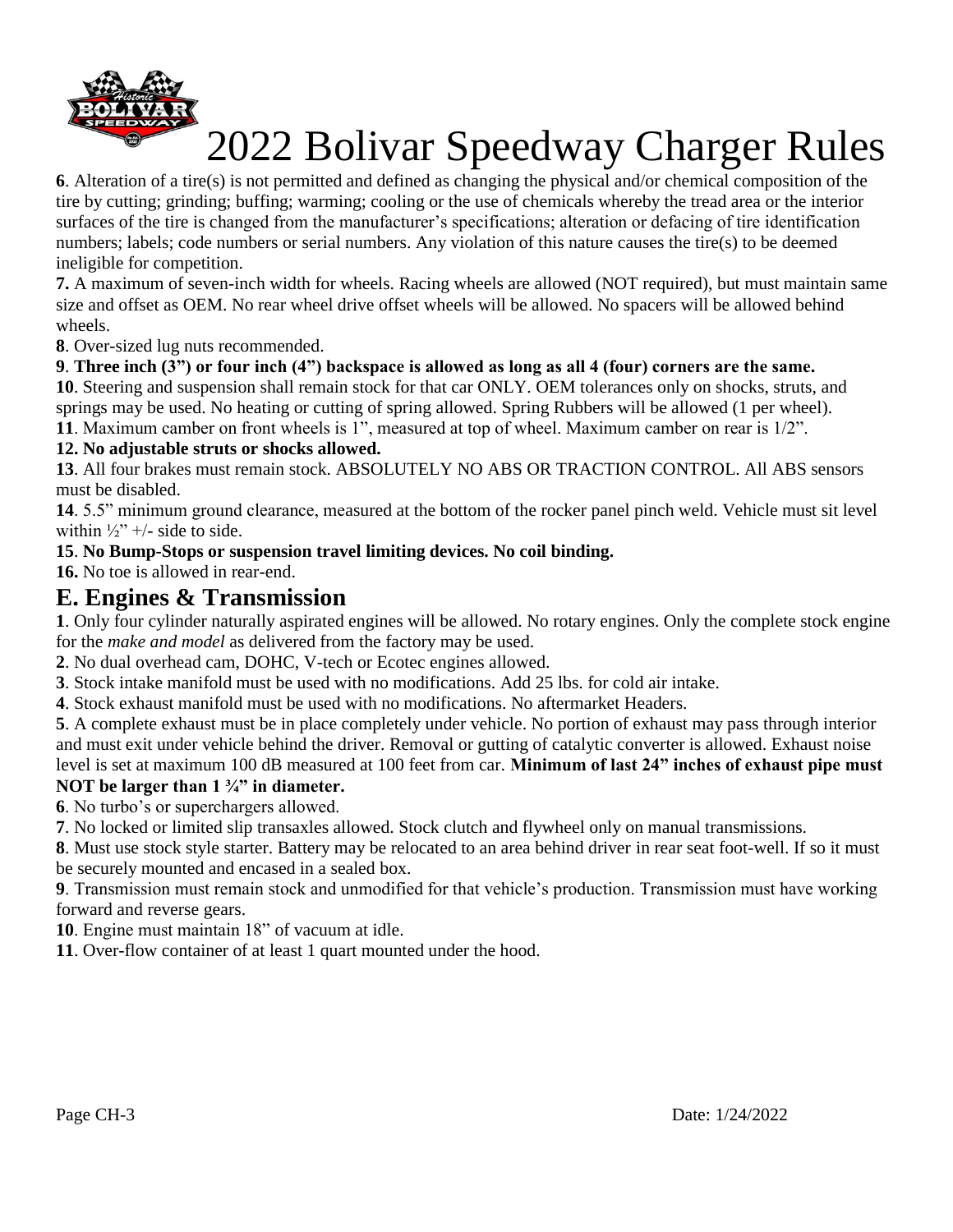

**12**. Cars that have fuel tank mounted in front of rear axle may use stock tank. If tank is not mounted in front of rear axle, a fuel cell or marine type tank must be used and securely mounted in the trunk area of the car. Trunk mounted tanks cannot be mounted within ten inches of the rear trunk panel and may not extend beyond the side frame rails. All fuel tank installations must be centered between the rear wheels. Cells required in wagons. No fuel lines permitted in driver's compartment.

**13**. Main Shut-Off switch for electric fuel pump, must be located at the base of the drivers "A" pillar and clearly labeled as such.

**14**. Gasoline only as fuel. Must meet track specifications.

**15.** A restrictor plate must be used. Plate will be provided by track, and size will be determined later.

## **F. Weight**

### **54% left side weight maximum on all cars**

**1**. 2400 pounds minimum weight without headers.

**2**. 2450 pounds minimum weight with headers

**3.** All weights and percentages include driver and all racing gear sitting in normal driving position. Ballast weight must be painted white, have the car's number on it and be mounted in the rear seat footwell using a sandwich plate mounting method. All cars must post weight minimum on upper left corner of windshield.

**4**. Additional weight may be added to any car at track's discretion to keep the class competitive.

## **G. Safety Items**

**1**. Full containment, high backed steel or aluminum racing seat is mandatory, **subject to final track approval.** 

**2**. Seats must be attached with a minimum of 6, 5/16 inch or larger bolts (minimum of grade 5) with fender washers; 4 on bottom and 2 in back.

**3**. All cars must be equipped with an approved quick release type seat belt and shoulder harness, securely fastened to frame and roll cage.

**4**. Minimum of 5 point harness. Seat belt and shoulder harness material should be at least 3 inches wide and **CANNOT be older than 5 years**. Minimum requirements consist of lap belt, shoulder harness and crotch strap. And should be routinely checked and maintained throughout the season. No sewing or altering allowed on seatbelt material. Seat belts must be attached to main structure with a minimum of 7/16-inch grad 8 bolds with double or self-locking nuts.

**5**. Drivers are required to wear a helmet (with the latest Snell Foundation label, rated for SA (Special Application) at all times while on the track. See general rules for additional information. Head  $\&$  neck support/brace devices are highly recommended.

**6**. Drivers are required to wear fire retardant driving suit and fire resistant gloves at all times on track. Fire resistant socks and shoes are recommended.

**7**. An approved safety net with quick release is required. Must be tight when in place.

**8**. Master "ON/OFF" switch on battery cable must be located just inside driver side window, between ledge and roof, just behind driver for easy access.

**9**. Must be equipped with a fully charged fire extinguisher with working gauge and must be mounted in a quick release holder to be accessible by the driver. Onboard fire-out system is recommended.

## **H. Additional Rules**

**1**. No 2-way communication allowed. This includes radios, cell phones, etc. Driver will be allowed a scanner to monitor track frequency. Scanner can only monitor track frequency and cannot use a spotter.

#### **2. RACEceiver will be used. You may purchase or rent from track.**

**3**. If in doubt about parts, equipment, or tech. ask before purchasing, using or doing.